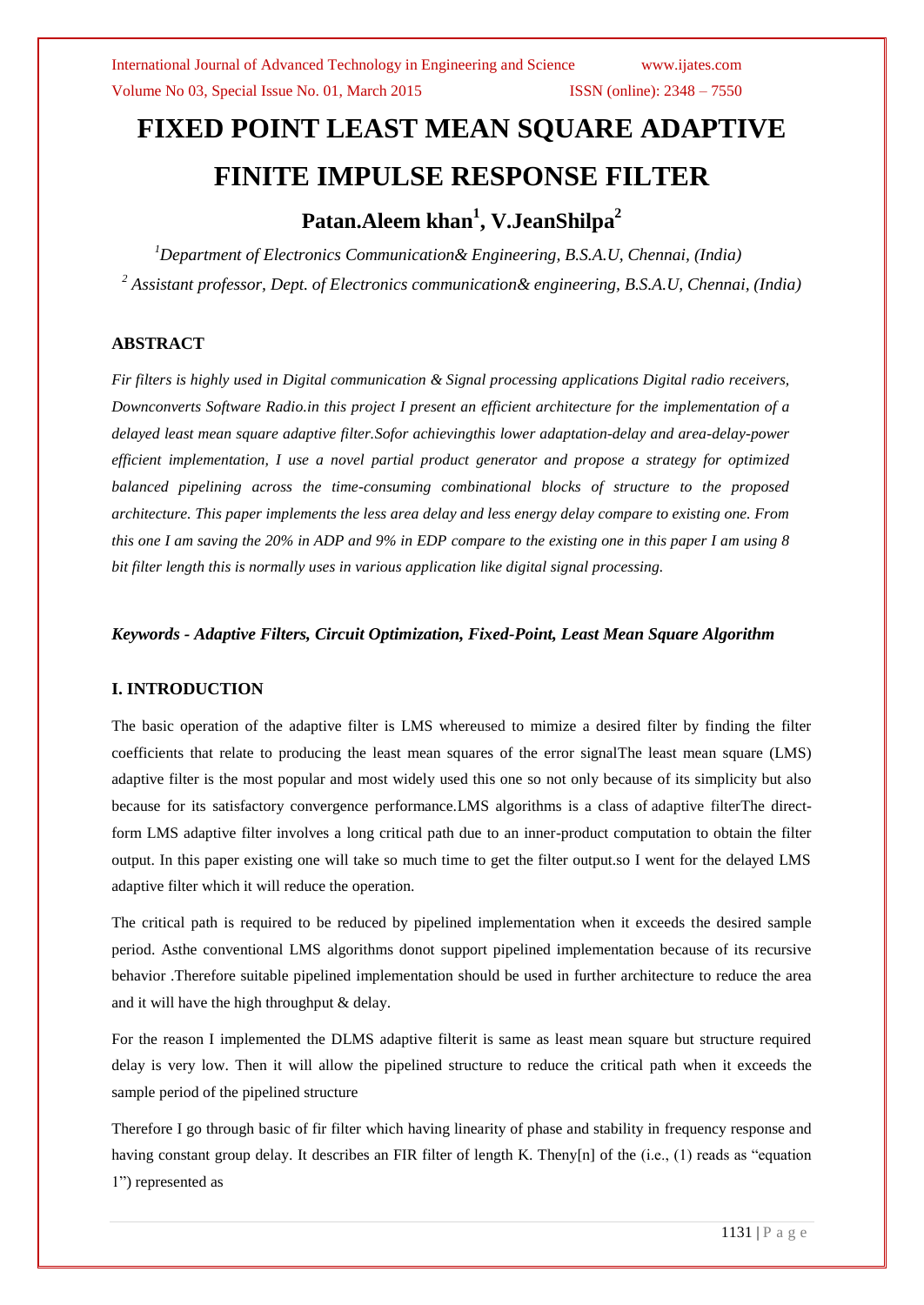Volume No 03, Special Issue No. 01, March 2015 ISSN (online): 2348 – 7550

$$
y[n] = \sum_{k=0}^{K-1} a_k x_{[n-k]}
$$

x and y are the input and transformed data.

 $a_k$  will be the set of constant coefficients of the filter.

(K-1) is the order of the FIR filter.

An FIR filter can also be characterized by its number of taps (K), which is the order incremented by the one. Therefore the transfer function  $A(z)$  will be the FIR filter of the(i.e., (2) reads as "equation 2") is expressed as follows:

$$
A(z) = \frac{Y(z)}{X(z)}
$$

$$
A(z) = \sum_{k=0}^{K-1} a_k z^{-k} = a_0 + a_1 z^{-1} + \dots + a_{(K-1)} z^{-(K-1)}
$$

Therefore FIR filter is also called an all-zero filter because the frequency response is only determined by the zeros in the z-transform.

FIR filters are mostly preferred because of its linear phase characteristic and stability. Therefore IIR filters can be used in applications that require sharp cut-off or narrow band filters and where linear phase is not required because FIR filters require much higher order implementations than IIR filters for a similar performance.

#### **II. OPTIMIZATION OF FIXED POINT LMS ADAPTIVE FILTER**

In this paper discuss the fixed-point implementation and optimization of the proposed DLMS adaptive filter. A bit level pruning of the adder tree is also proposed to reduce the hardware complexity without noticeable degradation of steady state MSE.

Then the weights of LMS adaptive filter during the *n*th iteration are used according to the following (i.e.; read as equation 3")is expressed as

$$
wn+1 = wn + \mu \cdot en \cdot xn
$$

Therefore the input vector x*n*and the weight vector w*n*at the *n*th iteration are expressed as

$$
xn = [xn, xn-1...xn-N+1]T
$$

and

wn=  $[wn(0), wn(1), \ldots, wn(N-1)]T$ ,

dnis the desired response, ynis the filter output, and en denotes the error computed during the nth iteration. Whereus the step-size, and N is the number of weights used in the LMS adaptive filter.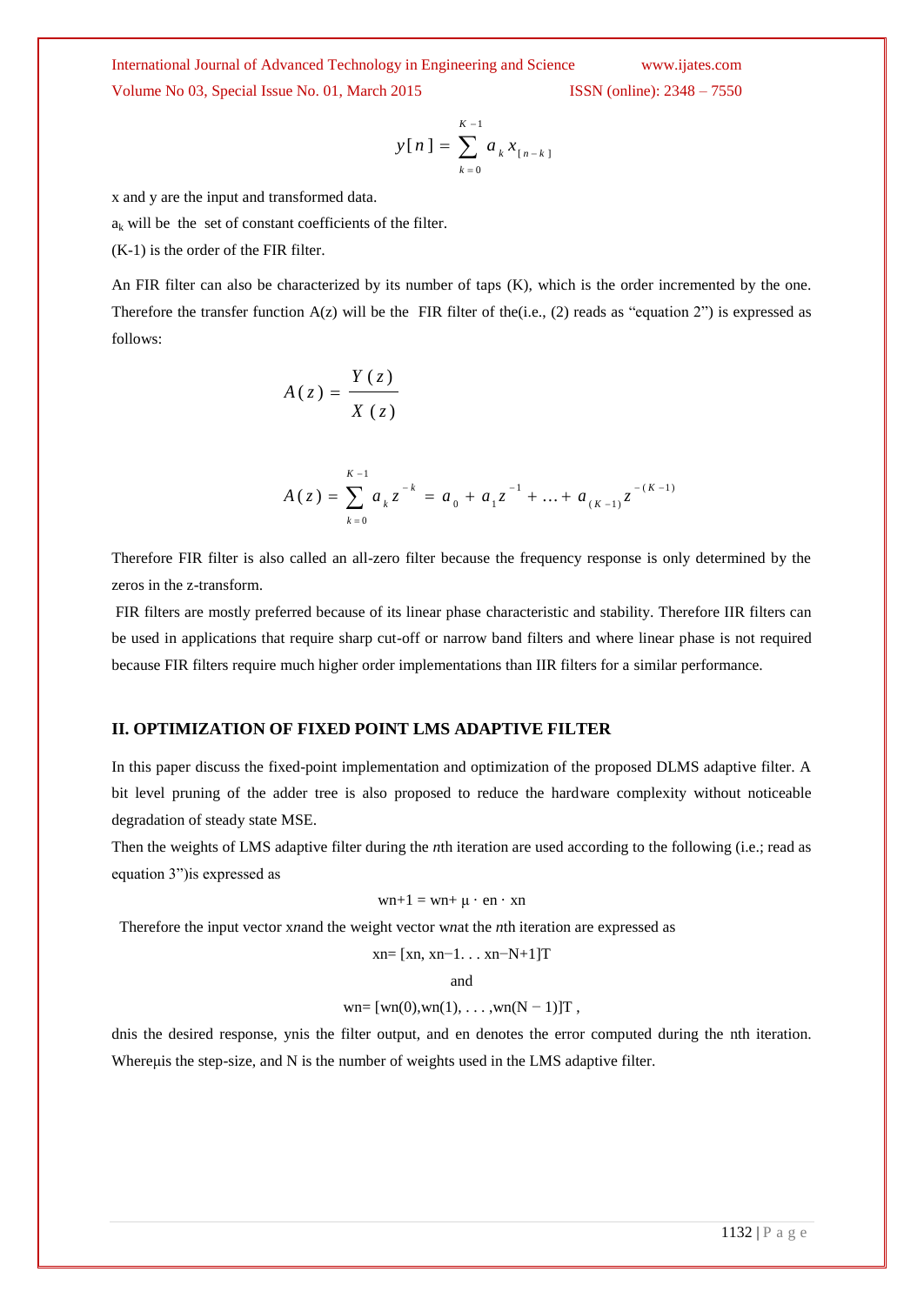### International Journal of Advanced Technology in Engineering and Science www.ijates.com Volume No 03, Special Issue No. 01, March 2015 ISSN (online): 2348 – 7550



**Fig.1: Modified Delayed Lms Adaptive Filter**

Then the weight-update equation for DLMS adaptive filter of the (i.e., read as "equation 4") is expressed as

 $wn+1 = wn+\mu \cdot en-m \cdot xn-m.$ 

Then the adaptation delay of m cycles amounts to the delay introduced by the whole of adaptive filter structure consisting of finite impulse response (FIR) filtering and the weight-update process.

Then the weight update equation for modified DLMS algorithm is given as

$$
en-n1 = dn-n1 - yn-n1
$$

$$
\&\ Yn\!\!=\!wTn\!\!-\!\!n2\!\cdot\!xn.
$$

We notice that during the weight update the error with  $n_1$  delays wereused. Then the filtering unit uses the weights delayed by *n*2 cycles. The modified DLMS algorithm decouples computations of the error-computation block and the weight-update block and allows us to perform optimal pipelining by feed forward cut-set retiming of both these sections separately to

less the number of pipeline stages and adaptation delay.

#### **III. ERROR-COMPUTATION BLOCK**

It having*N* number of 2-b partial product generators (PPG) corresponding to *N* multipliers and a cluster of *L/*2 binary adder trees, followed by a single shift–add tree.



**Fig.2: Error Computation Block**

#### **IV. WEIGHT UPDATED BLOCK**

Therefore It will performs *N* multiply-accumulate operations of the form  $(\mu \times e) \times x$  + *wi*to update *N* filter weights.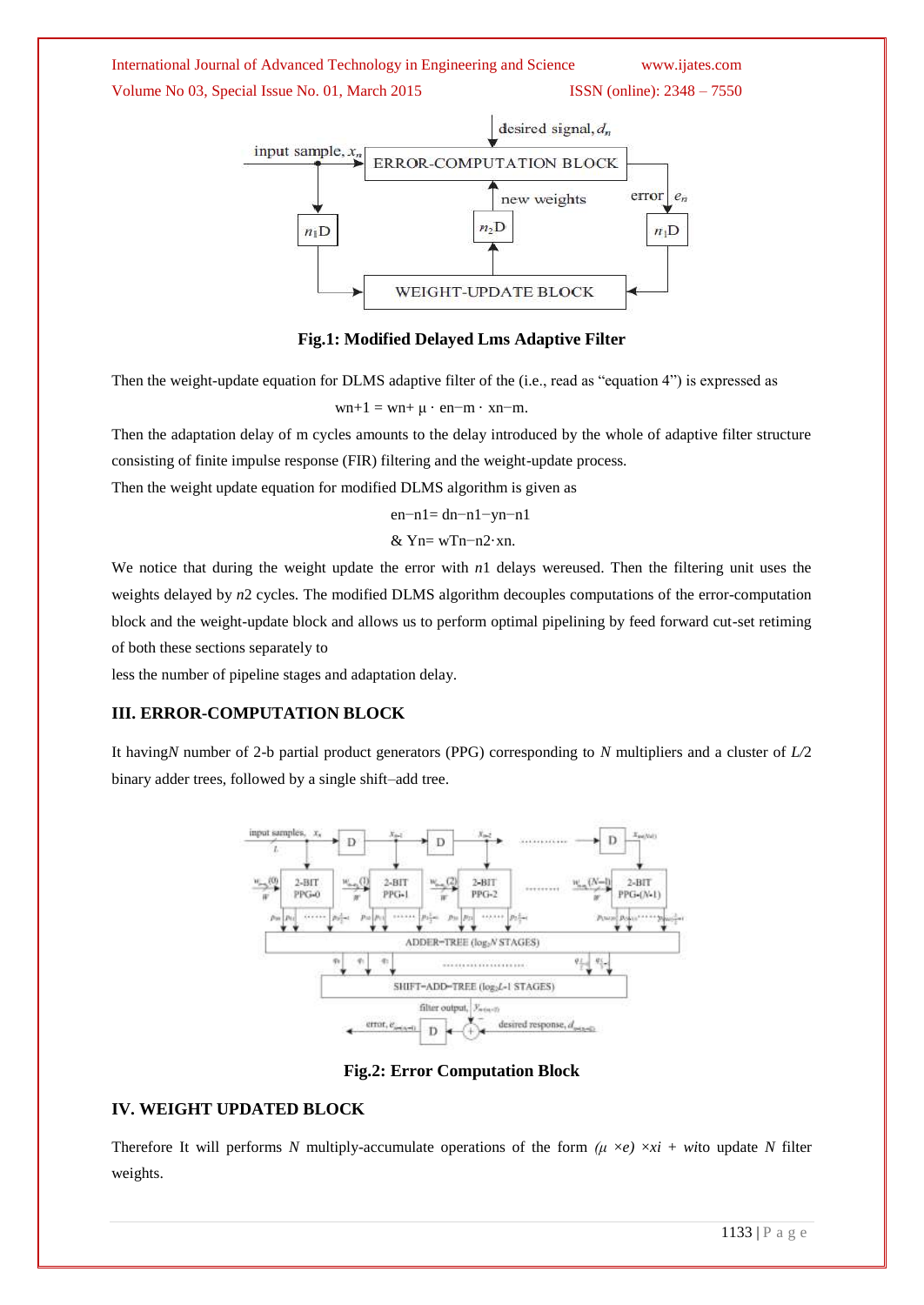# Volume No 03, Special Issue No. 01, March 2015 ISSN (online): 2348 – 7550

The step size  $\mu$  is taken as a negative power of 2 to realize the multiplication with recently available error only by a shift operation. Each of the MAC units therefore performs the multiplication of the shifted value of error with the delayed input samples *xi* followed by the additions with the corresponding previously weight values *wi*. Then All the *N* multiplications for the MAC operations were performed by NPPGs and to *N* shift– add trees.

This will leads to substantial reduction for the adder complexity. The final outputs of MAC units contains the desired updated weights to be used as inputs to the error-computation block as well as the weight-update block for the next iteration

Each of the PPGs generates *L/*2 partial products corresponding to the product of the recently shifted error value  $\mu \times e$  with *L*/2, the number of 2-b digits of the input word *xi*, wr. Since the scaled error ( $\mu \times e$ ) is multiplied with the entire *N* delayed input values in the weight-update block then this sub expression can be shared across all the multipliers as well.



**Fig.3: Weight Updated Block**

#### **V. RESULTS**

.

In this paper comparison of the both existing and proposed system. Where no of LUT (look up tables) will be increased and the no of gates should be reduced compared to existing one output.

Then the simulation output will be given 8 digit binary values where It have the reset and clock pin and inputs and filtered output.

#### **VI. PROPOSED OUTPUT**

Where reset=1 the filtered output will be remains 0 then clock will be same the input signal will be xn and desired signal dn and the output will yn at 90 ns.

When reset=0 then the clock will be same the input signal will be xn and desired signal dn and the output will yn at 90 ns.

Device utilization of the adaptive fir filter in the existing one. In that number of gate count are high compare to proposed one.so that we are going for the better delay to reduce the computation tine in the pipelined architecture.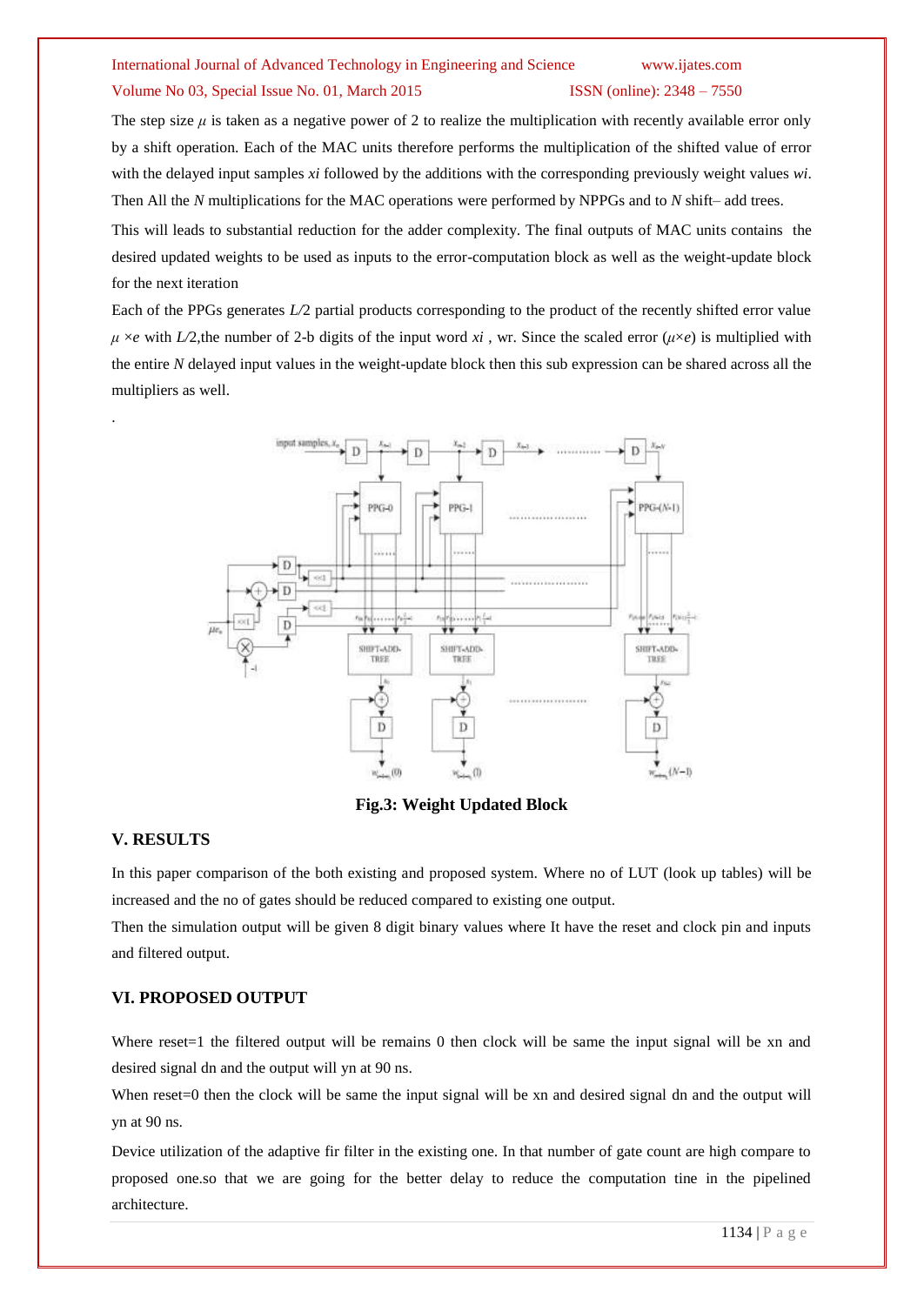#### Volume No 03, Special Issue No. 01, March 2015 ISSN (online): 2348 – 7550

The results are shown in the figures are from simulation output and the Xilinx output and executed in the hardware part of the Spartan 3E board.



#### **Fig.4: Proposed Wave Form Output**

When reset=0 then the clock will be same the input signal will be xn and desired signal dn and the output will yn at 90 ns where xn=10100101 dn=01001001 then yn=00000000 then it will change periodically. Where "equation 3" is expressed as

yn=wn.xn,

 $wn+1 = wn + \mu \cdot en \cdot xn$ 



#### **Fig. 4a: Proposed wave form output**

Where en will change for next combination of input in the proposed system. Therefore the tabular column of compared the existing and proposed outputs

#### en= dn− ynyn= wTn· xn

Comparison table of the existing and proposed outputs in the Xilinx software using Spartan 3e board get the results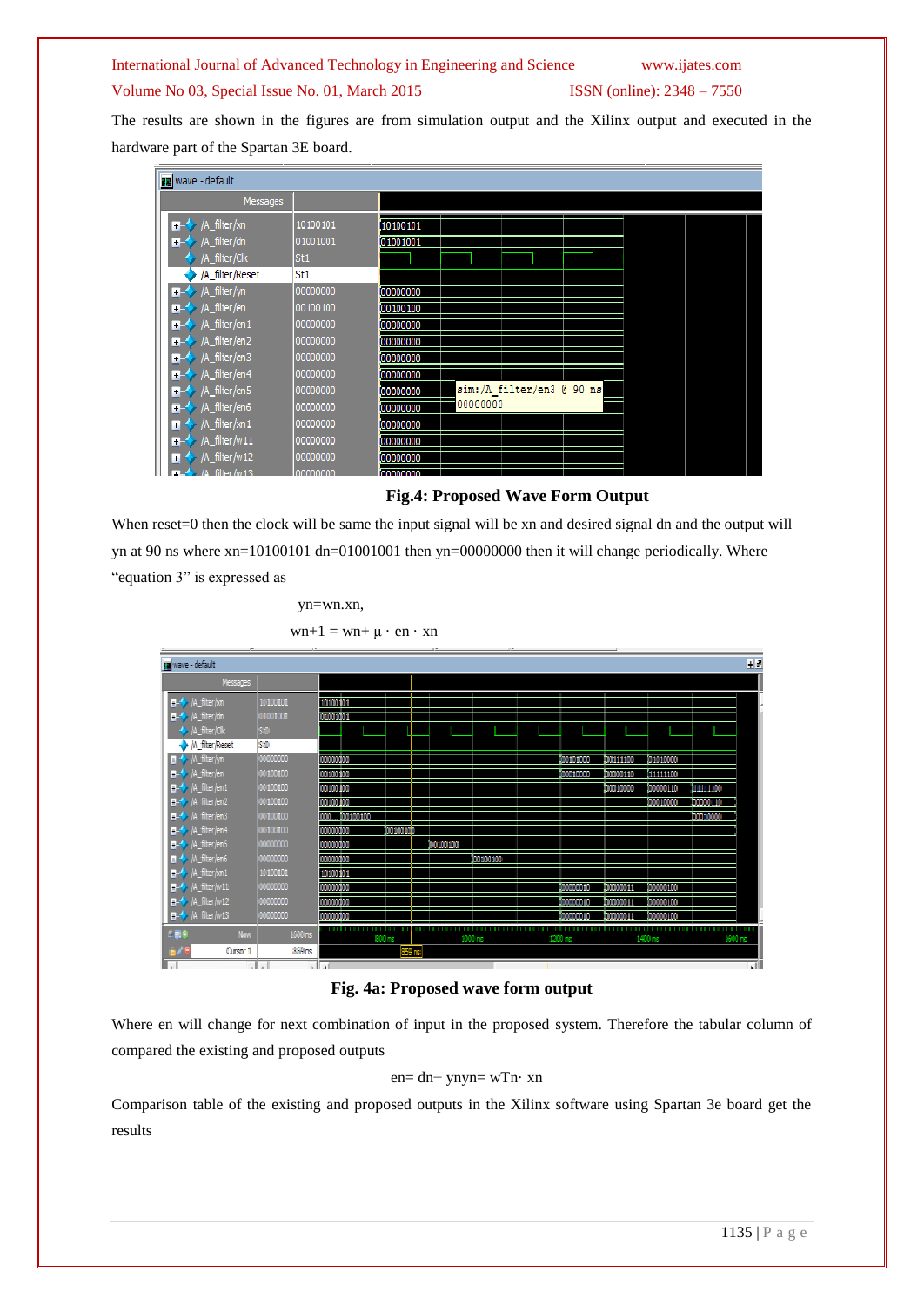#### Volume No 03, Special Issue No. 01, March 2015 ISSN (online):  $2348 - 7550$

#### **6.1 Existing Output**

| <b>Device Utilization Summary</b>              |             |                  |                    |         |  |  |  |  |  |
|------------------------------------------------|-------------|------------------|--------------------|---------|--|--|--|--|--|
| Logic Utilization                              | <b>Used</b> | <b>Available</b> | <b>Utilization</b> | Note(s) |  |  |  |  |  |
| Number of Slice Flip Flops                     | 132         | 7.168            | $1\%$              |         |  |  |  |  |  |
| Number of 4 input LUTs                         | 435         | 7.168            | 6%                 |         |  |  |  |  |  |
| <b>Logic Distribution</b>                      |             |                  |                    |         |  |  |  |  |  |
| Number of occupied Slices                      | 281         | 3.584            | 7%                 |         |  |  |  |  |  |
| Number of Slices containing only related logic | 281         | 281              | 100%               |         |  |  |  |  |  |
| Number of Slices containing unrelated logic    | 0           | 281              | 0%                 |         |  |  |  |  |  |
| <b>Total Number of 4 input LUTs</b>            | 452         | 7,168            | $6\%$              |         |  |  |  |  |  |
| Number used as logic                           | 435         |                  |                    |         |  |  |  |  |  |
| Number used as a route-thru                    | 17          |                  |                    |         |  |  |  |  |  |
| Number of bonded IOBs                          | 26          | 141              | 18%                |         |  |  |  |  |  |
| IOB Flip Flops                                 | 8           |                  |                    |         |  |  |  |  |  |
| Number of GCLKs                                | ٠           | 8                | 12%                |         |  |  |  |  |  |
| Total equivalent gate count for design         | 5,295       |                  |                    |         |  |  |  |  |  |
| Additional JTAG gate count for IOBs            | 1.248       |                  |                    |         |  |  |  |  |  |

#### **TABLE 1**

In the given table the total no of gates in the design is more compared to proposed one so they are using DLMS algorithm in the adaptive filter. Then getting the ouput from hardware called Spartan 3E

#### **6.2 Proposed Output**

|                                                | <b>Device Utilization Summary</b> |                  |                    |         |  |  |
|------------------------------------------------|-----------------------------------|------------------|--------------------|---------|--|--|
| Logic Utilization                              | <b>Used</b>                       | <b>Available</b> | <b>Utilization</b> | Note(s) |  |  |
| Number of Slice Flip Flops                     | 143                               | 7.168            | $1\%$              |         |  |  |
| Number of 4 input LUTs                         | 435                               | 7.168            | $6\%$              |         |  |  |
| <b>Logic Distribution</b>                      |                                   |                  |                    |         |  |  |
| Number of occupied Slices                      | 289                               | 3.584            | $8\%$              |         |  |  |
| Number of Slices containing only related logic | 289                               | 289              | 100%               |         |  |  |
| Number of Slices containing unrelated logic    | 0                                 | 289              | $0\%$              |         |  |  |
| <b>Total Number of 4 input LUTs</b>            | 453                               | 7,168            | 6%                 |         |  |  |
| Number used as logic                           | 435                               |                  |                    |         |  |  |
| Number used as a route-thru                    | 18                                |                  |                    |         |  |  |
| Number of bonded <b>IOBs</b>                   | 26                                | 141              | 18%                |         |  |  |
| IOB Flip Flops                                 | 8                                 |                  |                    |         |  |  |
| Number of GCLKs                                | ۰                                 | 8                | 12%                |         |  |  |
| Total equivalent gate count for design         | 4.990                             |                  |                    |         |  |  |
| Additional JTAG gate count for IOBs            | 1.248                             |                  |                    |         |  |  |

#### **TABLE 2**

In RTL schematic there is having the input desired signal and weight update block and they are giving the clock signal has 1 then it will set. Where reset will be 0 the operation of the process will start to execute.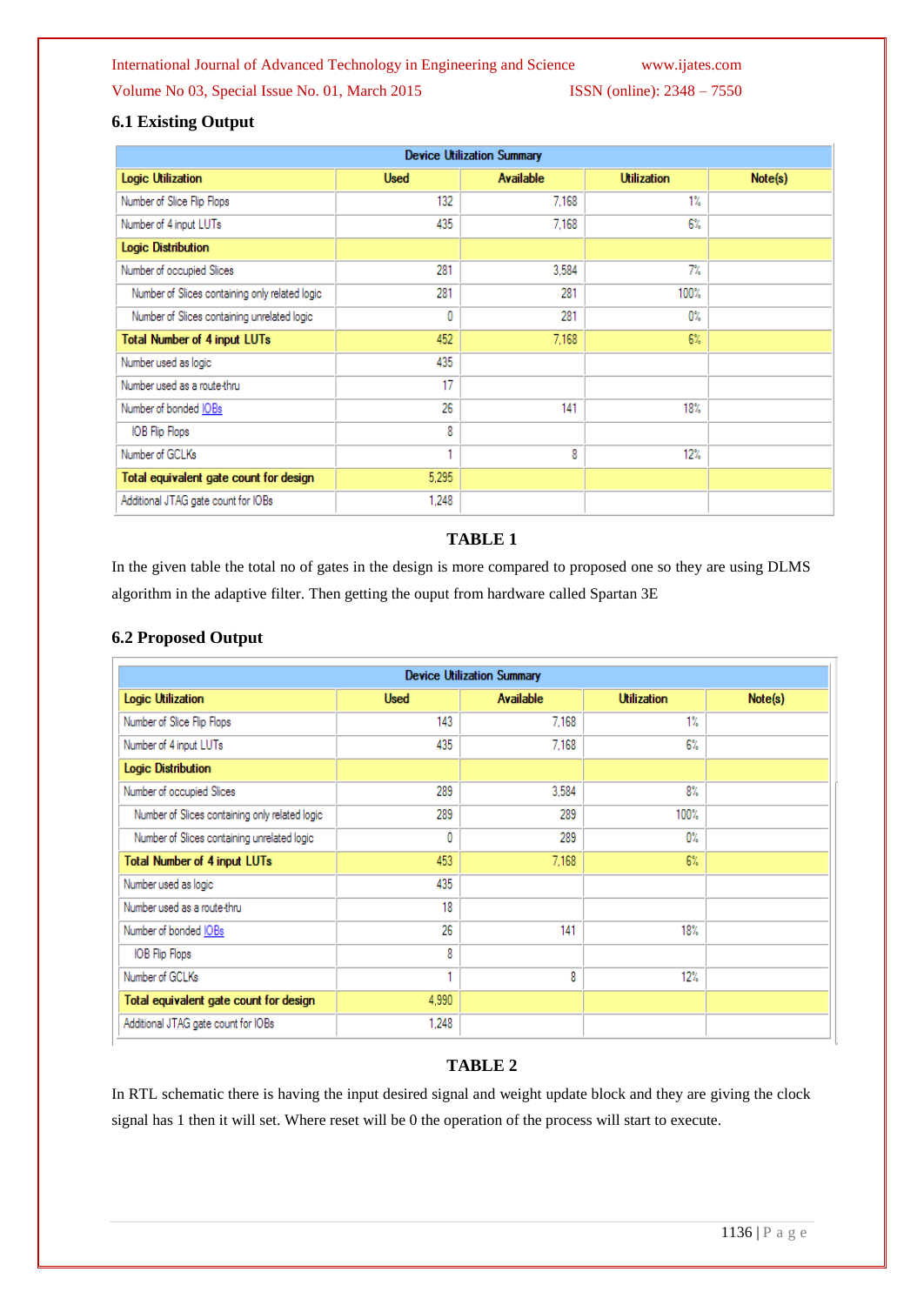Volume No 03, Special Issue No. 01, March 2015 ISSN (online): 2348 – 7550

| dn(7:0) | yn(7:0) |  |
|---------|---------|--|
| xn(7:0) |         |  |
| Clk     |         |  |
| Reset   |         |  |
|         |         |  |

#### **Fig.4c: RTL SCHEMATIC**

In error computation block. It having structure adder trees where it performs the operation in the error computation and it have the 4 no of LUT"s have been present .Therefore the gates in design will be reduced then they are having weight update block to reduce the computation time





#### **Fig.4d: ERROR COMPUTATION BLOCK Fig. 4e: Weight Update Block**



Then fig 4e represents the schematic flow of the weight update block getting from the Xilinx software and executed in Spartan 3E board.

#### **VII. CONCLUSION**

In this paper the advancement of performance will be reduced the adaptation delay and power consumption as well it will reduce the critical path to support high sampling rates. We found that the adaptation delay will provide significant saving of ADP and EDP compared to the existing one. The performance factor of the proposed one increased by 8% more than the existing one.

In future work we will modify the proposed system by reducing the Area and delay of the design.

#### **REFERENCES**

#### **BOOKS**

- [1] B. Widrow and S. D. Stearns Adaptive Signal Processing Englewood Cliffs NJUSA: Prentice-Hall, 1985.
- [2] S. Haykin and B. WidrowLeast-Mean-Square Adaptive Filters Hoboken NJ USA: Wiley, 2003

#### **JOURNAL PAPERS**